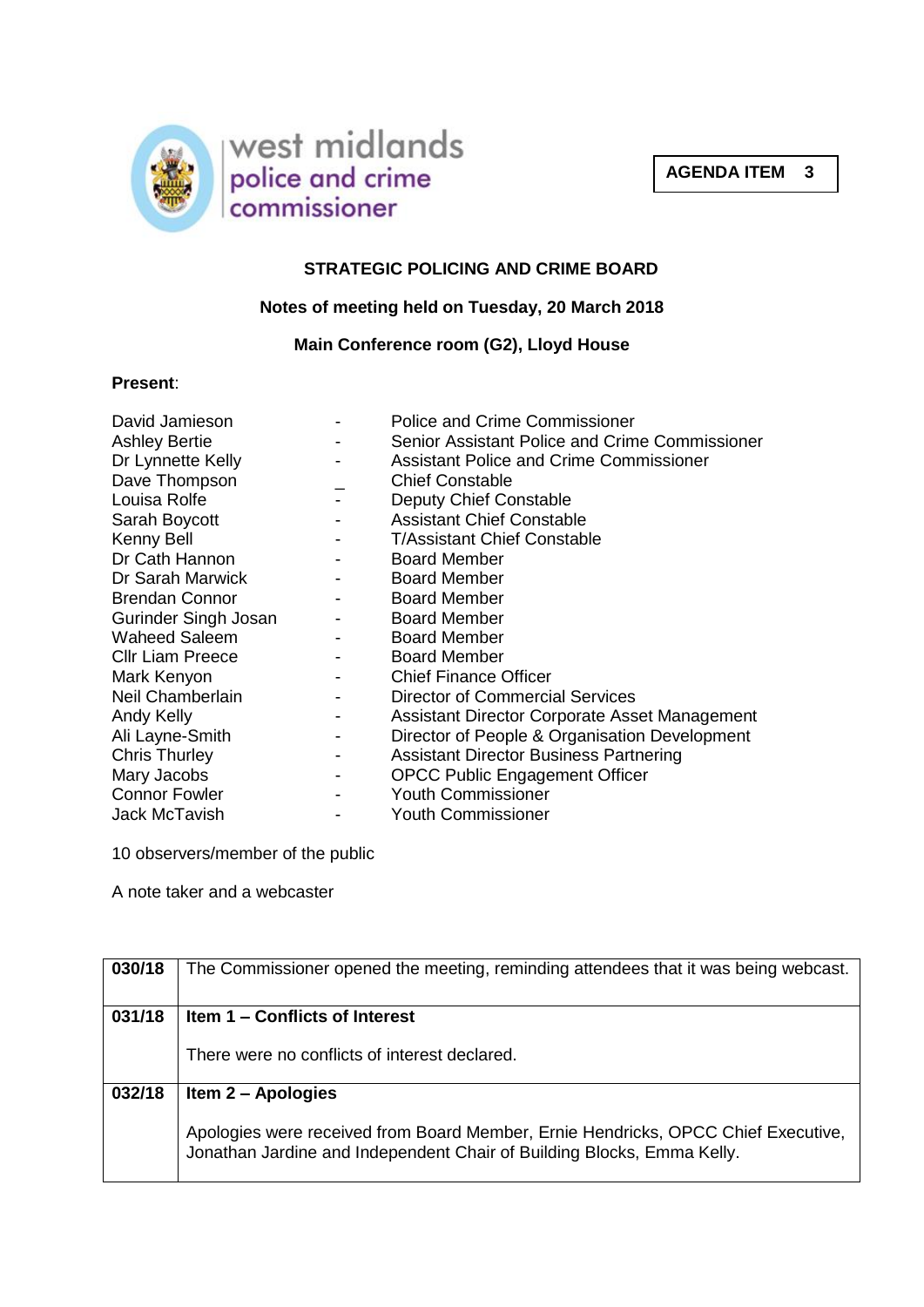| 033/18 | Item 3 - Notes of last meeting                                                                                                                                                                                                                                                                                                                                                                                                                                                                                                                                                                                                                                                                                                                                                                                                                                                                                                                                                                                                                                                       |
|--------|--------------------------------------------------------------------------------------------------------------------------------------------------------------------------------------------------------------------------------------------------------------------------------------------------------------------------------------------------------------------------------------------------------------------------------------------------------------------------------------------------------------------------------------------------------------------------------------------------------------------------------------------------------------------------------------------------------------------------------------------------------------------------------------------------------------------------------------------------------------------------------------------------------------------------------------------------------------------------------------------------------------------------------------------------------------------------------------|
|        | There was one outstanding action from February's SPCB meeting. Brendan Connor                                                                                                                                                                                                                                                                                                                                                                                                                                                                                                                                                                                                                                                                                                                                                                                                                                                                                                                                                                                                        |
|        | had asked -<br>"Would the Chief Constable please provide an update on the progress that has been<br>made on the Crown Prosecution Service (CPS) removing the need for CD data<br>transmission from West Midlands Police (WMP)?"                                                                                                                                                                                                                                                                                                                                                                                                                                                                                                                                                                                                                                                                                                                                                                                                                                                      |
|        | The Deputy Chief Constable committed to return to the board at the next meeting with<br>details regarding whether the Force or WMP are causing any delays or problems with<br>this process.                                                                                                                                                                                                                                                                                                                                                                                                                                                                                                                                                                                                                                                                                                                                                                                                                                                                                          |
|        | DCC Rolfe confirmed at today's meeting that this is part of the Digital Evidence Solution<br>project under development and that there is currently no change in the position already<br>reported i.e. the Force are still burning CDs and sending them to the CPS.                                                                                                                                                                                                                                                                                                                                                                                                                                                                                                                                                                                                                                                                                                                                                                                                                   |
| 034/18 | Item 4 - Acceptance of Petitions                                                                                                                                                                                                                                                                                                                                                                                                                                                                                                                                                                                                                                                                                                                                                                                                                                                                                                                                                                                                                                                     |
|        | The Commissioner advised that 3 petitions had been received for submission during<br>this Board meeting.                                                                                                                                                                                                                                                                                                                                                                                                                                                                                                                                                                                                                                                                                                                                                                                                                                                                                                                                                                             |
|        | The first of those asked for improved police resources and improved communications<br>for the Streetly area. The organiser, David Erfani, did not attend and the petition was<br>submitted on his behalf.                                                                                                                                                                                                                                                                                                                                                                                                                                                                                                                                                                                                                                                                                                                                                                                                                                                                            |
|        | In response, the Chief Constable confirmed that he had spoken to the local MP and<br>NPU Commander, Chief Supt Andy Parsons, was picking up the local concerns.<br>Mr Thompson felt that the current police provision in Streetly was good but he<br>understood some of the local residents' concerns and these were being looked into.                                                                                                                                                                                                                                                                                                                                                                                                                                                                                                                                                                                                                                                                                                                                              |
|        | The second petition opposed the closure of Sutton Coldfield police station. The<br>Commissioner invited Kath Scott to present it. She advised that there were 2,000<br>signatures asking, at the very least, for a police presence to remain in Sutton Coldfield<br>town centre with a neighbourhood team. There were also 200 comments from local<br>residents and she asked for those comments to be taken into consideration on this last<br>day for consultation.                                                                                                                                                                                                                                                                                                                                                                                                                                                                                                                                                                                                                |
|        | The Commissioner responded to this petition, thanking Ms Scott for its submission and<br>for hers and Cllr Pocock's question raised at last month's board meeting concerning the<br>siting of the police front desk. He said that for clarity on the matter of building closures,<br>consultation and engagement has not yet started. He added that the Chief Constable<br>had provided a list of properties for potential closure during February's meeting. Most<br>of the buildings that will close will not do so for at least 2 years so there is plenty of time<br>for further engagement. Mr Jamieson wanted to make it very clear that none of the 24<br>buildings would close without proper alternative provision has been arranged, which<br>meets the operational needs for policing in the area, with conveniently sited front desks<br>for the public. In addition, the Commissioner will not allow any building to be closed<br>without consideration of any social value that can be obtained for the site and potential<br>income from the site has been maximised. |
|        | The third petition was submitted by Acocks Green Focus Group and opposed the<br>closure of Acocks Green police station. The organiser, Julia Larden, was unable to<br>attend and so the petition was submitted on her behalf. The Commissioner said that a<br>response would be made in the appropriate manner.                                                                                                                                                                                                                                                                                                                                                                                                                                                                                                                                                                                                                                                                                                                                                                      |
|        | Separately, the Commissioner reported that he had received 2 letters from MPs who<br>wrote opposing building closures on behalf of their constituents. He thanked them for<br>their comments and confirmed that responses would be sent shortly with their<br>comments fed into the engagement exercise. The Commissioner also advised that he                                                                                                                                                                                                                                                                                                                                                                                                                                                                                                                                                                                                                                                                                                                                       |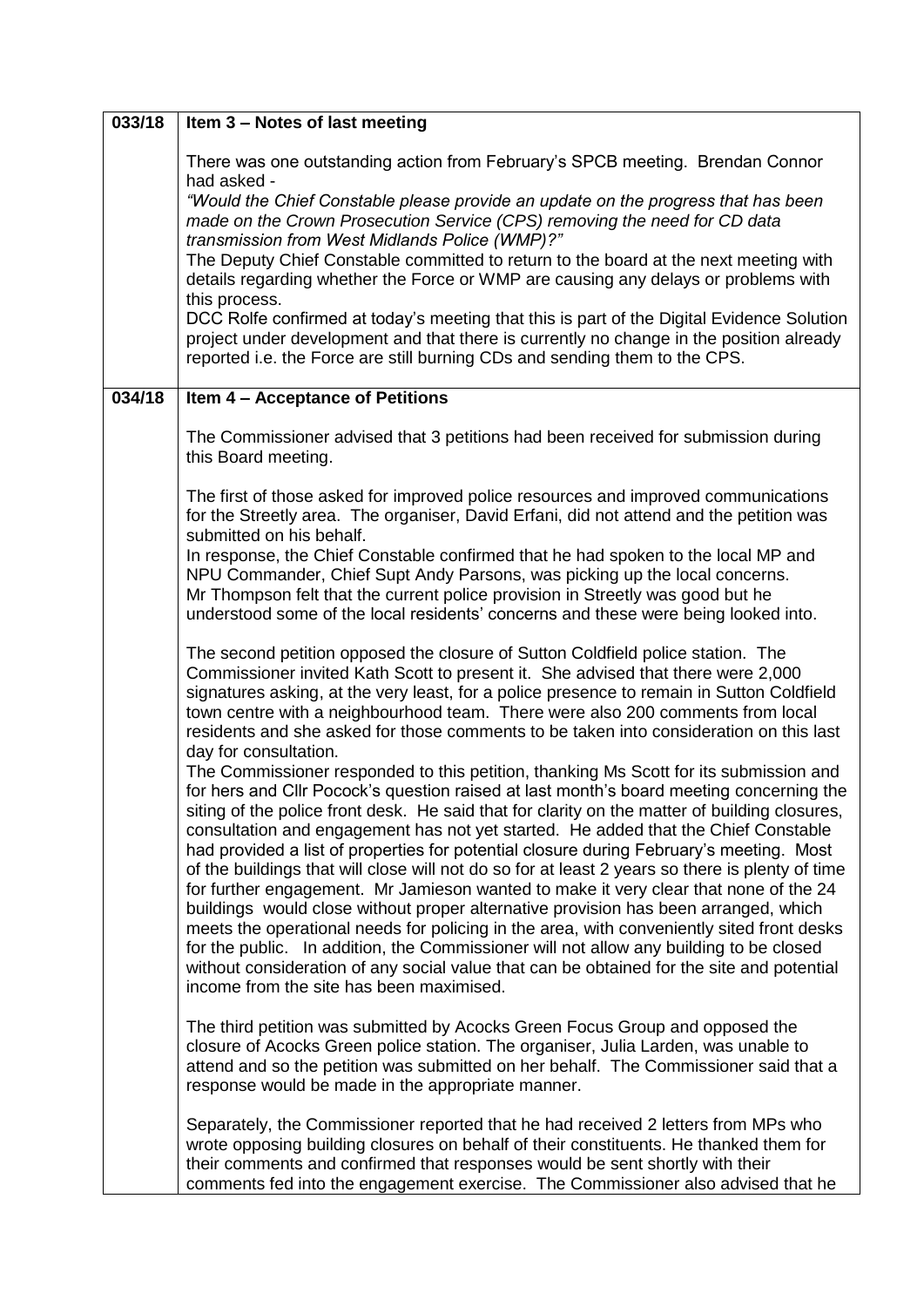|        | had had a number of discussions with other MPs and Leaders of local authorities as<br>part of the initial stage of this process                                                                                                                                                                                                                                                                                                                                                                                                                                                                                                                                                                                                                                                                                                                                                                                                                                                                                                                                                                                                                                                                                                                                                                                                                                                                                                                                                                                                                                                                                                                                                                                |
|--------|----------------------------------------------------------------------------------------------------------------------------------------------------------------------------------------------------------------------------------------------------------------------------------------------------------------------------------------------------------------------------------------------------------------------------------------------------------------------------------------------------------------------------------------------------------------------------------------------------------------------------------------------------------------------------------------------------------------------------------------------------------------------------------------------------------------------------------------------------------------------------------------------------------------------------------------------------------------------------------------------------------------------------------------------------------------------------------------------------------------------------------------------------------------------------------------------------------------------------------------------------------------------------------------------------------------------------------------------------------------------------------------------------------------------------------------------------------------------------------------------------------------------------------------------------------------------------------------------------------------------------------------------------------------------------------------------------------------|
|        | The Commissioner advised that he would be taking Item 6 (Public Questions) before<br>Item 5 (Questions from the Board) because the public question concerned Estates and<br>therefore logically followed the petitions.                                                                                                                                                                                                                                                                                                                                                                                                                                                                                                                                                                                                                                                                                                                                                                                                                                                                                                                                                                                                                                                                                                                                                                                                                                                                                                                                                                                                                                                                                        |
| 035/18 | <b>Item 6 - Public Questions</b>                                                                                                                                                                                                                                                                                                                                                                                                                                                                                                                                                                                                                                                                                                                                                                                                                                                                                                                                                                                                                                                                                                                                                                                                                                                                                                                                                                                                                                                                                                                                                                                                                                                                               |
|        | Councillor Claire Horrocks asked, "How can this board justify making a decision on its<br>Estates Programme Proposal, a decision that will affect the lives of almost 3 million<br>West Midlands residents, when it has made extraordinarily little effort to engage with<br>any of them, their elected representatives, local organisations or forums? Why has this<br>board failed to carry out the agreed consultation details in sections 37 and 38 of the<br>proposal presented at the last board held on 20 February?"                                                                                                                                                                                                                                                                                                                                                                                                                                                                                                                                                                                                                                                                                                                                                                                                                                                                                                                                                                                                                                                                                                                                                                                   |
|        | The Commissioner responded by confirming that Councillor Horrocks' concerns had<br>been noted but added that an assumption had been made that the process was coming<br>to an end, when in reality it is only at the beginning. He went on to say that there are<br>2,000 fewer police officers now than in 2010 due to Govt cuts; there are 1,000 or so<br>less staff due to Govt cuts and about £145m less in the budget. It is obvious with fewer<br>staff the same size estate is no longer required. Sutton Coldfield site was one of the 24<br>listed for possible closure. It is currently under-occupied by 90% and is costing<br>£273,000 per annum to maintain which would be better spent on manpower. The<br>present position is that there will be a conveniently located town centre police front<br>desk, probably in the library. Meanwhile, talks with the Fire Service are well advanced.<br>The Commissioner turned then to the matter of the Sutton Coldfield town centre<br>regeneration scheme which was first published in 2009 and since refreshed by<br>Birmingham City Council. The vision of this framework is predicated on a relief road<br>running parallel to the High Street. This would better protect the historic centre and<br>make it more attractive to businesses and pedestrians. The Commissioner pointed out<br>that the plan shows that the relief road would run through the police station. He added<br>that he was quite surprised that when this plan was discussed at a Council meeting in<br>Feb 2017, which Cllr Horrocks attended, nothing was said, or objections raised, about<br>the fact that the police station would have to be closed or demolished. |
|        | At this point in proceedings the Commissioner asked Andy Kelly and Neil Chamberlain<br>to clarify if he or any of his office had been involved in drawing up the list of buildings<br>for possible closure. Andy Kelly confirmed that there had been no involvement by the<br>Commissioner or the OPCC and that the Estates Strategy proposals were being put<br>forward based on operational need, building conditions, over provision of space for the<br>teams and the inability of the current estate to flex to adapt to new ways of working<br>going forward.<br>The Commissioner commented that Sutton Coldfield MP, Andrew Mitchell, had<br>suggested in the House of Commons that it had been a political decision as to which<br>buildings were to be closed. Based on what had been said today, the Commissioner<br>asked Cllr Horrocks if she might go back to Mr Mitchell and suggest that he withdraws<br>his comments and apologises to the Chief Constable, to him and to the Board for<br>making his inference in the House. Meanwhile, he thanked Cllr Horrocks for her<br>question.                                                                                                                                                                                                                                                                                                                                                                                                                                                                                                                                                                                                         |
| 036/18 | Item 7a - Estates Strategy                                                                                                                                                                                                                                                                                                                                                                                                                                                                                                                                                                                                                                                                                                                                                                                                                                                                                                                                                                                                                                                                                                                                                                                                                                                                                                                                                                                                                                                                                                                                                                                                                                                                                     |
|        | The Chief Constable set out some context to the Estates Strategy paper from a Force<br>perspective. For those who had taken time to organise petitions and submit questions,<br>he especially wanted to provide some reassurances about the approach the Force was                                                                                                                                                                                                                                                                                                                                                                                                                                                                                                                                                                                                                                                                                                                                                                                                                                                                                                                                                                                                                                                                                                                                                                                                                                                                                                                                                                                                                                             |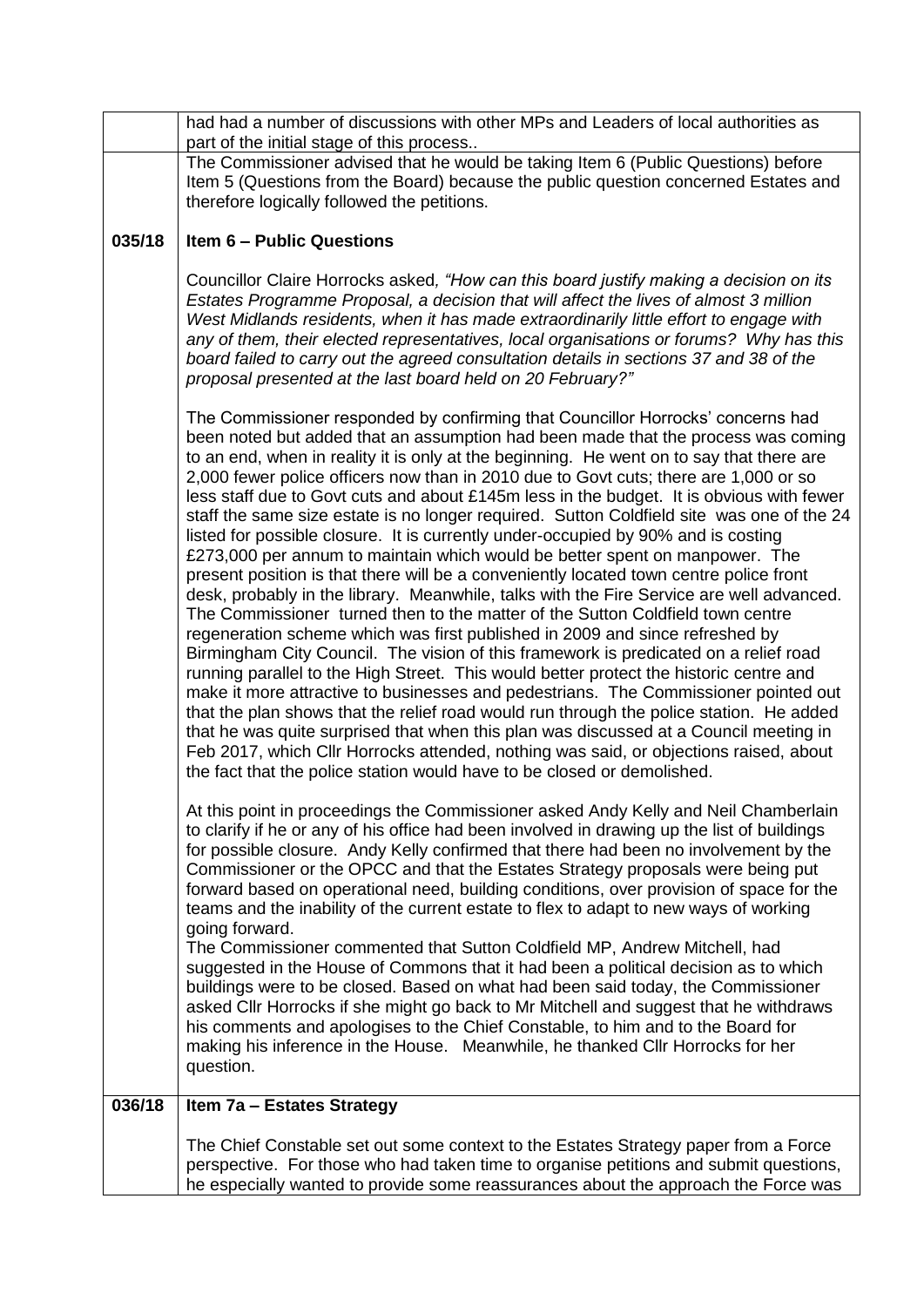taking; this on the clear understanding that these are the recommendations he has made. He explained that over the years WMP have worked hard to ensure that the voice of the public is heard through the Police Authority or more recently through the Police and Crime Commissioner. Operational decisions are made independently but with the voice of the people around them. He was concerned that there had been a lot of conversation about what is going but not so much about what is staying or being invested in. Mr Thompson felt that it was important to address the balance because this is the start of the journey and not the end. He pointed out that there were two main elements driving the debate – (i) operational and (ii) financial.

To be considered under 'operational' are:

- The Force is smaller than it was and so current building accommodation is excessive.
- Ways of working are changing (i.e. more digital technology) and so trying to keep staff out of buildings making them more visible.
- Type of building required is changing i.e. for open plan working, accommodating more staff and making better use of space, increasing efficiency and team working.
- Need to look to deliver world class secure event when the Commonwealth Games come to Birmingham. Some of the Estates' facilities are out of step with this.

Under 'financial' considerations:

- Although this year sees a rise in the Force budget of £9.5m, the first since 2010, the financial context is still challenging with expenditure being greater than funding
- The Force grant is frozen and the rise is based on local taxation (which is still 2<sup>nd</sup> lowest in the country). That local taxation has meant a budget increase of 1.7% against a national rise of 2.4% nationally and the Forces with the biggest rise at 3.6%.
- West Mids has the youngest population in the country; it's the second most diverse and has almost half the population living in the top 20% deprived areas and therefore the highest level of need in the country. This is a challenging backdrop for policing.

The Chief Constable then spoke about the 3 main elements of what the Estates Strategy aims to do.

- i) **Disposal**: There is a need to invest in a more strategic estate and to make better use of the buildings available.
- ii) **Uneconomical sites**: There are some architecturally beautiful buildings but regrettably they are very expensive to run. Some of the buildings have passed their sell by date; they are no longer fit for purpose and the cost to bring them up to standard is prohibitive. In addition, it is hard to keep these at a basic health and safety level and this is not a good environment for the staff to work in. Another key consideration is location of neighbourhood teams and their proximity to the communities they serve. 22% of the Force are neighbourhood officers and the aim is to sustain that number, allowing them work with partners and the community in the geography they serve. The strategy sets out the possibilities of co-location of neighbourhood teams and one such possibility would be with the Fire service which, because of their operating model, has a lot of their assets based locally. There are other public buildings which could lend themselves to co-location and schools have already shown interest. A large part of what is intended by the Force will be to investigate opportunities to re-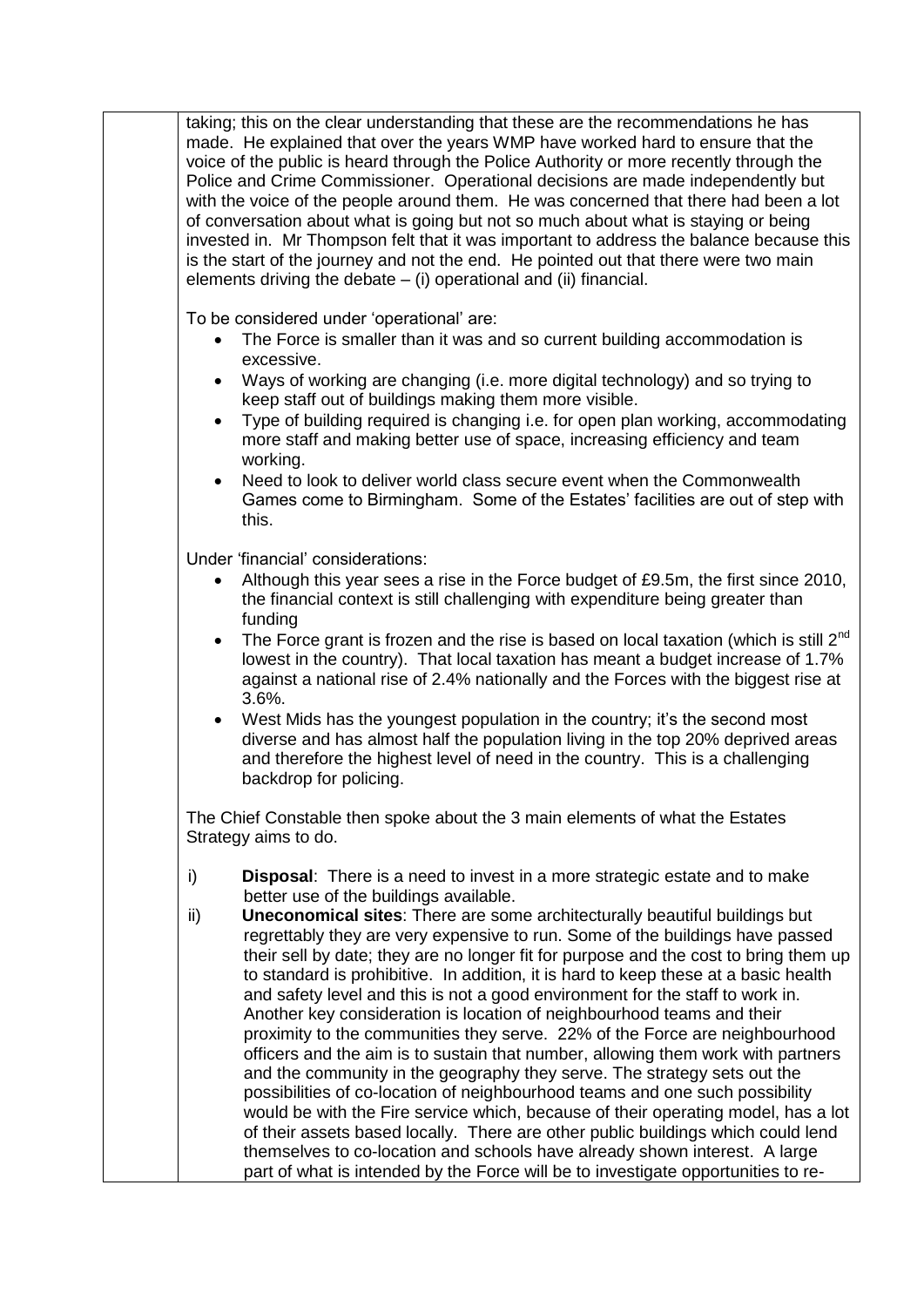provision locally.

iii) **Public contact facility**: A number of years ago the Force reset the level of publicly accessible enquiry offices available to the public. There will be no change to that through this strategy. The Chief Constable acknowledged the importance of the front desk and specifically mentioned Sutton Coldfield as it had been spoken about earlier. He said that although the current police building is very expensive and under occupied he felt that it is important to provide a facility and a neighbourhood team in the town. There was no plan to relocate out of the centre. The Chief Constable gave assurance to concerned elected representatives and the community that a lot of work in the Estates Strategy was around where re-provisioned bases will be. He felt that there would be a real advantage to basing police officers in the community with partner agencies or in community facilities for the style of policing that should be delivered.

Assurance was also given that there would be continuous engagement throughout the process and the reason why this had not happened to date was because the Force are not taking away a service around the front office enquiry office. In addition, it is recognised that there are some issues which would be hard for the public to comment on, for example, the condition of some buildings which is not immediately obvious to the outsider. However, there will be a high level of public engagement with elected representatives and members of the public over the next few years. The Chief Constable hoped that the context provided had taken away some of the anxieties expressed and stressed that the Estates Strategy is not about withdrawing, it is about making the best use of money, having the right estate, not having staff working in poor quality buildings, making sure the estate is fit for purpose and ensuring that neighbourhood officers are based in communities.

The Commissioner asked if it was true to say that an extra £22m was required by the Force this year to stand still and so the £9.5m allowed by the Govt via Council Tax, still leaves about £12.5m short of what would have been available if the rise had been in line with taxation. The Chief Constable commented that the Force still requires reserves to balance the budget and the use of reserves is not viable in the long term because they are one off. A lot of emphasis was being put on efficiencies and technology but long-term challenges remain.

The Commissioner added for the avoidance of any doubt, when he came to office he undertook an oath not to interfere in any operational matters. He asked the Chief Constable to confirm that the decision of the 24 properties is owned by him operationally. Statute sets out that for the next stage, which concerns disposal, falls within the remit of the Police & Crime Commissioner. The Chief Constable confirmed this is the case.

Neil Chamberlain then gave a quick explanation his role as Director of Commercial Services and that of his Assistant Director, Andy Kelly. Their portfolio includes Corporate Asset Management and so they have been key in drawing up the Estates Strategy. Mr Chamberlain wanted to re-iterate that the condition of the current police buildings is such that there is a backlog of maintenance running at £20m and this does not include any improvements. Investment is required but it is not possible to do that in all the buildings and so it is necessary to rationalise. He emphasised that the provision of neighbourhood policing is not going to be reduced as a result of the Estates decisions.

Andy Kelly then spoke about the re-provision stating that local neighbourhood policing based in local areas is absolutely key and Chief Supts of the NPUs have confirmed that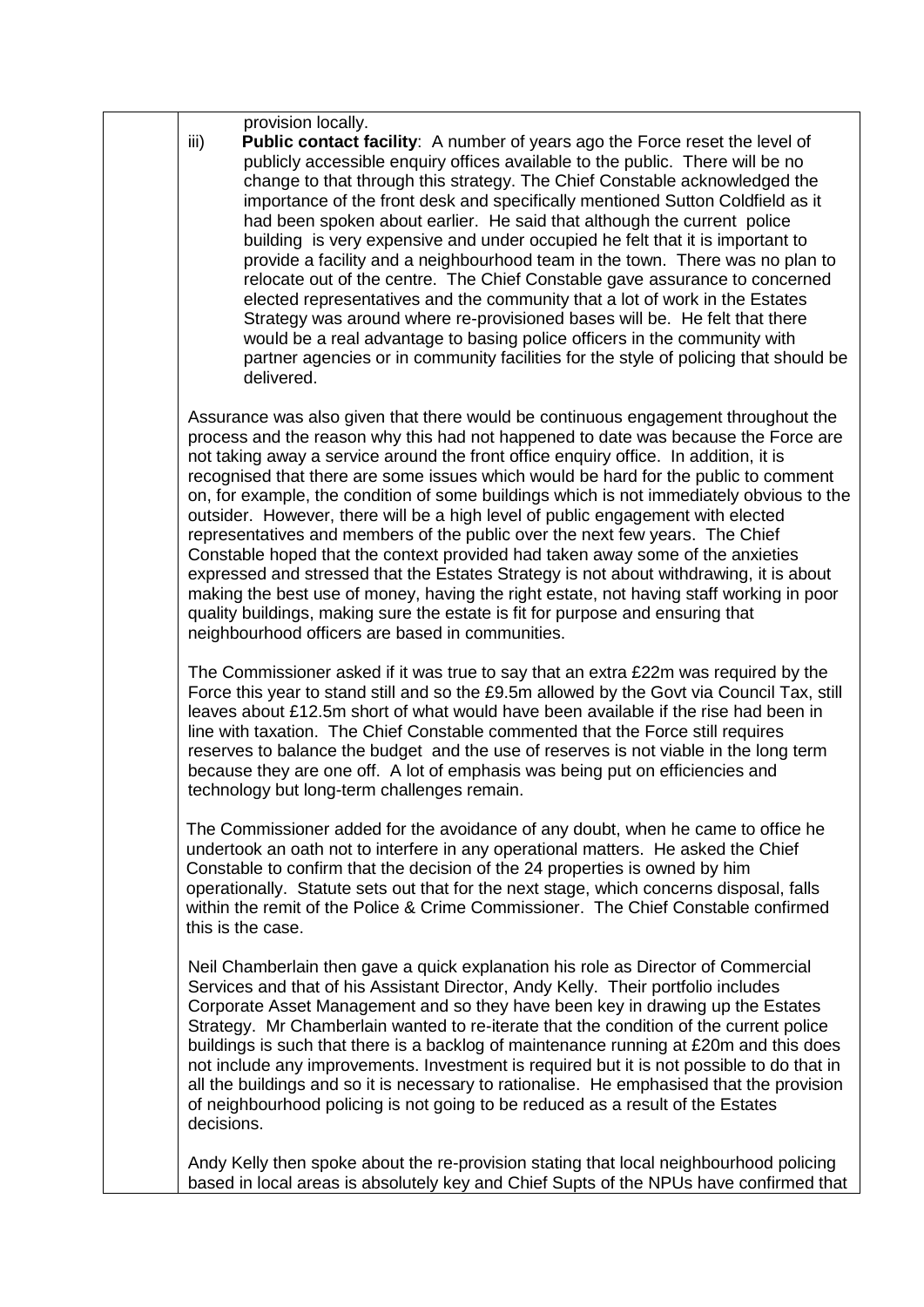numbers will stay as they are, if not increase. He described ongoing discussions with Solihull MBC who are extremely keen for WMP to re-locate in their refurbished Council House. They are also keen to have first refusal on the Homer Road station site. He added that in regard to Sutton Coldfield, those discussions are ongoing. He confirmed that the front counter would definitely be in the town centre. Birmingham City Council are keen to discuss all the space they have in their buildings, including libraries, so there are opportunities to co-locate with them. He finished by recommending the Estates Strategy paper to the Board for the decision by the Commissioner as to whether to proceed or not.

The Commissioner clarified that the Board is an advisory body and the decision remains with him around the future estate.

Dr Kelly commented that officers and staff deserve to be treated with respect and some of the buildings they work from fall short in that respect. She added that the public would not be aware, but on visits to stations she has seen windows blocked up with newspaper or kitchen roll and 'scene of crime' tape sealing gaps where windows simply do not close. Changing facilities and showers are also inadequate and she felt that decent facilities for the staff should be welcomed.

Gurinder Singh Josan asked about the social value element and whether any work had been scoped out in terms of what that might look like and who would be consulted. The Chief Constable responded re-iterating what he had said about the financial issue around disposals and the opportunities that needed to be investigated in line with land use around the West Midlands. He went on to state that the balance to be struck is between creating the capital base to deliver the necessary investments versus other options in terms of provision. He made the point that the Force has a social responsibility to ensure that they do not create a situation where a building is left empty to be vandalised. He commented that the market at the moment is such that some of the sites are proving attractive to buyers.

The Commissioner asked Andy Kelly to confirm that discussions with Solihull MBC have been ongoing for 3 years and included a temporary decant into the police station whilst the Council House was being refurbished. Mr Kelly confirmed that was the case.

Brendan Connor said that the public and the Board will require re-assurance that the quality of 999 response will not suffer as a result of the Estates Strategy, particularly in outlying areas. The Chief Constable agreed adding that response teams are being used to cover across the Force area and at peak times, moving to cross boundaries. He assured everyone that centralising does not mean bringing everything into Birmingham. He will be looking very carefully to ensure that the right things are located locally and are based so that they are accessible. He finished by saying there is a lot of work to be done over the next few years.

The Commissioner spoke about wanting to engage with local authorities, councillors and others who have an interest going forward regarding the police estate. He added that there are a number of uses sites could be put to including for example social housing or provision for children held in custody. He added that he would be very interested to hear from Sutton Coldfield Town Council on such matters and if they wanted to engage directly, like Solihull, then he would be very happy to do so. He went on to remind people of the savings to be made in the region of £5m per annum, in terms of lighting, heating and maintenance if the buildings were to close. This equates to about 100 officers. The Commissioner re-iterated that efficiencies are being explored, cutting unnecessary costs whilst at the same time ensuring that all front desks will be re-positioned in convenient or more convenient locations. Police teams will be in the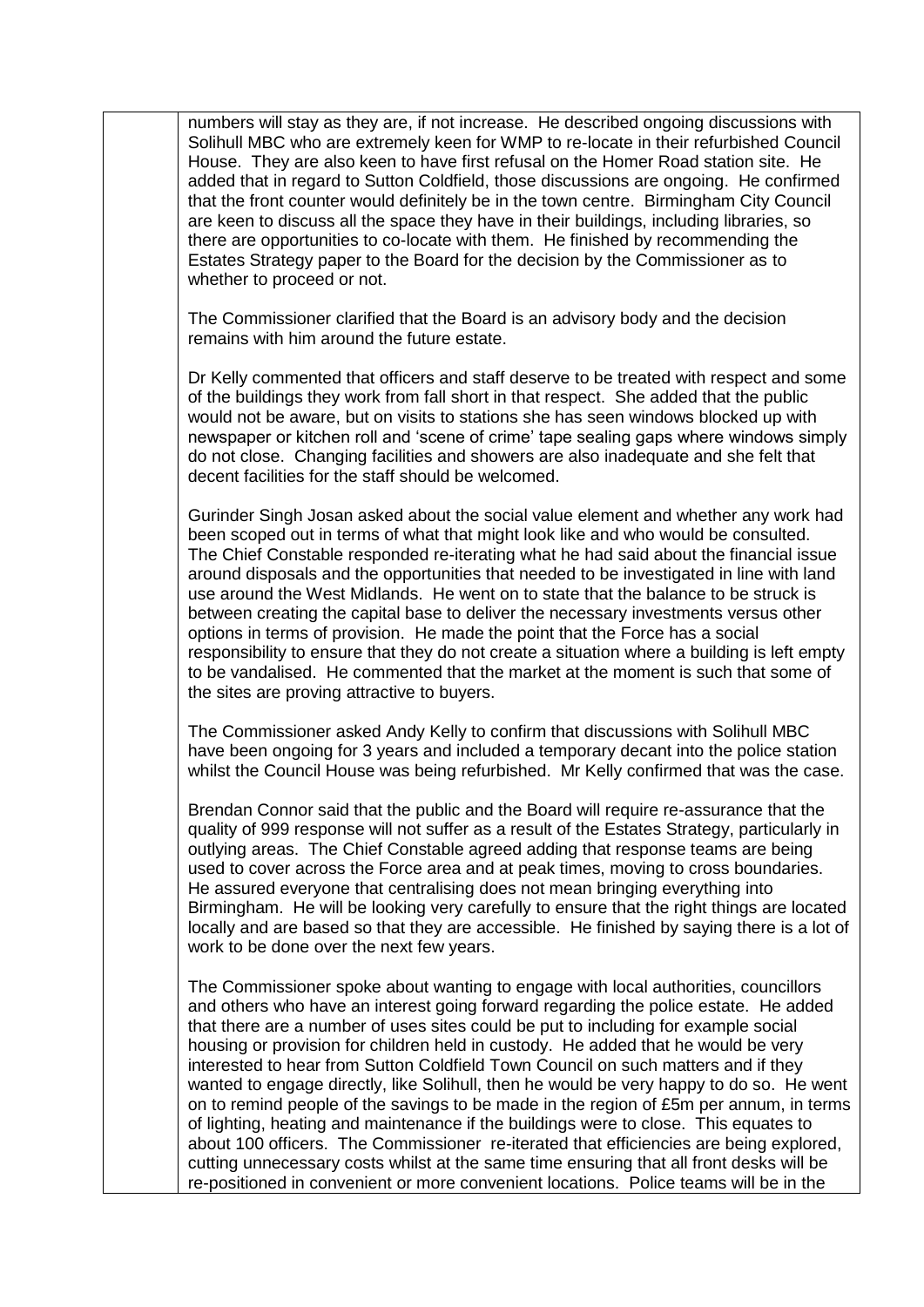|        | community and response teams will be available to serve their communities. Given<br>that, he confirmed that he was minded to receive the list of 24 buildings and the report<br>and to accept the professional advice from the officers who have advised the Chief<br>Constable. He was minded to accept the Chief Constable's advice and confirmed that<br>engagement and consultation on each of the sites individually can now begin. In the<br>cases of Solihull and Sutton Coldfield, engagement will continue possibly for 2 years or<br>more, providing an adequate time to hear what people have to say.<br>On a separate issue, the Commissioner said that in recent days everyone had been<br>reminded of the courage and bravery of police officers. The attack in Salisbury was<br>brazen and callous and brought brutality to the streets of Britain. His confirmed that his<br>thoughts were with Wiltshire's DS Nick Bailey who was seriously injured. This was a<br>further indicator of officers throughout the country putting their lives at risk for the<br>general benefit of the public. The Chief Constable confirmed that incidents of this                                                                                                                                                                                                                                                                                                                                                                                                                                                                                                                                                            |
|--------|--------------------------------------------------------------------------------------------------------------------------------------------------------------------------------------------------------------------------------------------------------------------------------------------------------------------------------------------------------------------------------------------------------------------------------------------------------------------------------------------------------------------------------------------------------------------------------------------------------------------------------------------------------------------------------------------------------------------------------------------------------------------------------------------------------------------------------------------------------------------------------------------------------------------------------------------------------------------------------------------------------------------------------------------------------------------------------------------------------------------------------------------------------------------------------------------------------------------------------------------------------------------------------------------------------------------------------------------------------------------------------------------------------------------------------------------------------------------------------------------------------------------------------------------------------------------------------------------------------------------------------------------------------------------------------------------------------------------------------|
|        | nature are often subject to national response and so as part of normal arrangements for<br>counter terrorism in policing, WMP had played its part at Salisbury.                                                                                                                                                                                                                                                                                                                                                                                                                                                                                                                                                                                                                                                                                                                                                                                                                                                                                                                                                                                                                                                                                                                                                                                                                                                                                                                                                                                                                                                                                                                                                                |
| 037/18 | Item 5 - Questions from the Board on matters not on the agenda                                                                                                                                                                                                                                                                                                                                                                                                                                                                                                                                                                                                                                                                                                                                                                                                                                                                                                                                                                                                                                                                                                                                                                                                                                                                                                                                                                                                                                                                                                                                                                                                                                                                 |
|        | There were 5 questions raised by Board members.                                                                                                                                                                                                                                                                                                                                                                                                                                                                                                                                                                                                                                                                                                                                                                                                                                                                                                                                                                                                                                                                                                                                                                                                                                                                                                                                                                                                                                                                                                                                                                                                                                                                                |
|        | Dr Sarah Marwick asked the first question:                                                                                                                                                                                                                                                                                                                                                                                                                                                                                                                                                                                                                                                                                                                                                                                                                                                                                                                                                                                                                                                                                                                                                                                                                                                                                                                                                                                                                                                                                                                                                                                                                                                                                     |
|        | Q1. "Can the Chief Constable detail West Midlands Police response to the recent<br>Supreme Court ruling in the case of John Worboys? Can he describe his<br>assessment of the implications of this case on the Force's approach to past,<br>current and future investigations?"                                                                                                                                                                                                                                                                                                                                                                                                                                                                                                                                                                                                                                                                                                                                                                                                                                                                                                                                                                                                                                                                                                                                                                                                                                                                                                                                                                                                                                                |
|        | The Chief Constable responded by saying that the John Worboys' case had attracted a<br>lot of attention. The issues in the case are of litigation concerning a positive legal duty<br>on the police to investigate, under Article 3 of the Human Rights Act, to ensure that<br>where there are crimes which fit this, people are adequately protected from torture and<br>degrading treatment. The verdict given by the Supreme Court does have significant<br>implications for policing. He went on to state that the general position for policing in the<br>case of Hill-v-the Chief Constable of West Yorkshire, is that there is no duty of care<br>owed in negligence in relation to the investigation of crime. However, the Court found<br>that the police are obliged under Article 3 in cases where that is engaged, to conduct an<br>investigation into crimes involving serious violence. A breach of that investigative duty,<br>including operational, can give rise to a claim against the police. The Court identified<br>that the investigation must be capable in principle of leading to the establishment of the<br>facts of the case and the punishment of those responsible. That creates a legal<br>standard around which certain types of serious offences have to be investigated. Many<br>of those serious cases are ones where there is a considerable level of investigative<br>effort but obviously courts are now likely to spend more time on these and the Chief<br>Constable said that the implications for WMP could be quite substantial. He felt that the<br>level of obligation will increase resulting in an increased level of litigation.<br>Brendan Connor asked the second question: |
|        | Q2. "What is the average day rate paid by West Midlands Police to third party<br>agencies for substitute investigative staff to support PPU operations?"                                                                                                                                                                                                                                                                                                                                                                                                                                                                                                                                                                                                                                                                                                                                                                                                                                                                                                                                                                                                                                                                                                                                                                                                                                                                                                                                                                                                                                                                                                                                                                       |
|        | The Chief Constable advised that the average hourly rate is £23.09 which equates to<br>£184.72 per day, based on an 8-hour shift; rates are negotiated and no payments are<br>made for holidays or sickness.                                                                                                                                                                                                                                                                                                                                                                                                                                                                                                                                                                                                                                                                                                                                                                                                                                                                                                                                                                                                                                                                                                                                                                                                                                                                                                                                                                                                                                                                                                                   |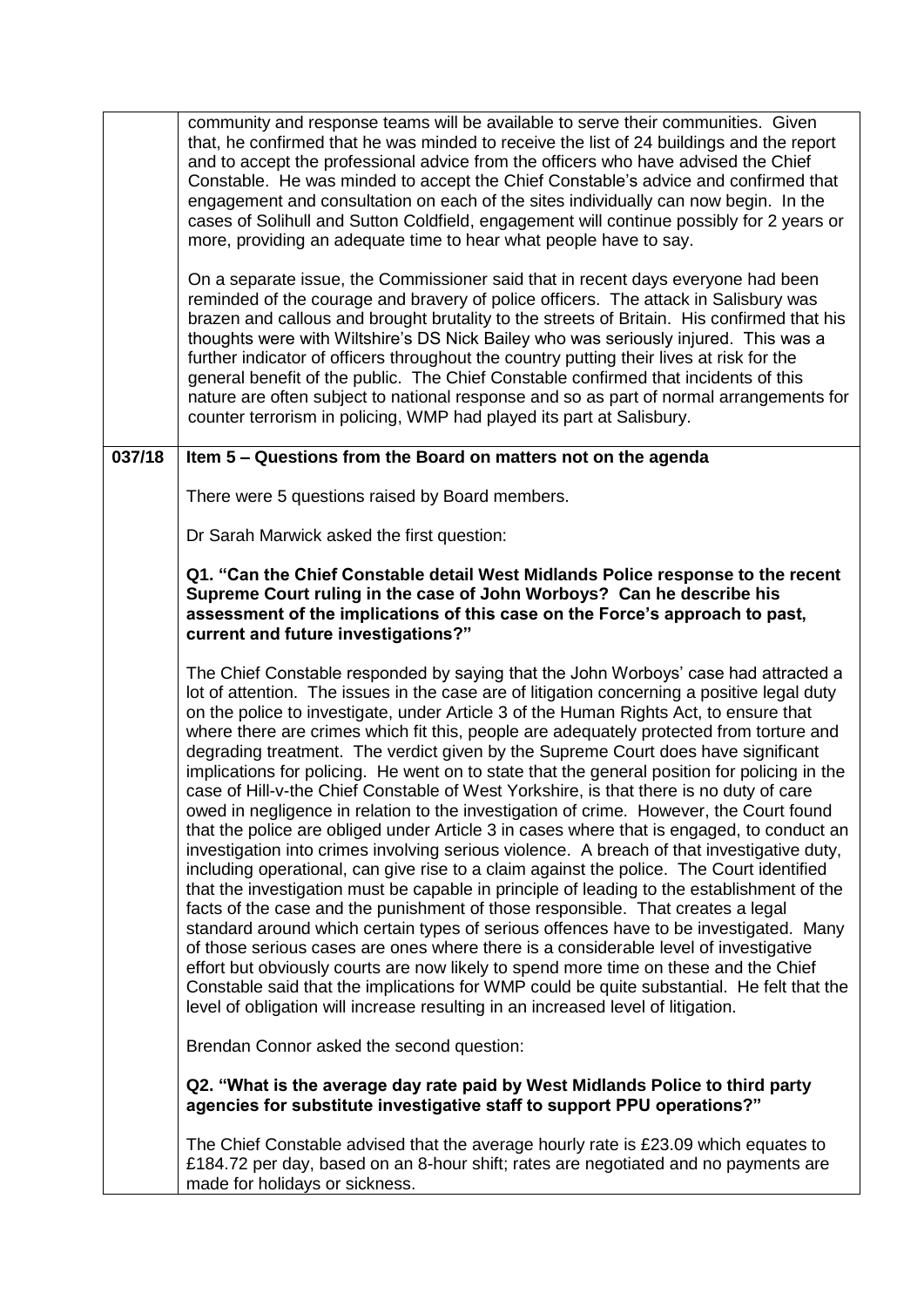He added that levels of resources have been increasing and the plan is to replace and recruit to a number of roles, although there will probably always be a need for some temporary staff. An area under consideration for the future is whether to develop a bank staff arrangement run by the Force. Mr Thompson commented that this is a genuine challenge shared across policing and that quite a lot of work was being carried out on this issue by the Chief Constable of South Wales.

Brendan Connor responded by saying that the reason for his question was not because of the use of third party temp agencies but rather as a result of a presentation on the reorganisation of PPU where the structural reality of strength versus available staff, showed 35% deficit. He questioned whether a more adventurous stance needed to be taken when provisioning staff.

The Chief Constable said that the demand for PPU services is increasing year on year and so the way in which that unit is organised is being looked at. Transition Stage 1 saw 50 posts moved into PPU but that is still not enough to meet the demand. He added that there is a finite limit and it will not be possible to continually transfer staff across as the Force is now not large enough. Bank staff have a part to play seasonally but there is also other work on-going, for example, the Detective Academy, creating a balance. Mr Thompson said that in some areas there had been recruitment up to establishment and occasionally over, for example, in Force Contact, and PPU will be looked at as part of that. He added that the challenge faced is the time required to skill people appropriately rather than getting people through the door.

Dr Cath Hannon asked the third question:

## **Q3. "Could the Chief Constable describe the welfare support in place for those staff who are regularly faced with traumatic situations (e.g. Forensic Scene Investigator or those staff dealing with fatal collisions on roads or motorways?"**

The Chief Constable responded by confirming that there is a 24/7 care first provision in place for those involved in attending traumatic incidents (from initial responders to forensic staff) and that a lot of work is being undertaken on the doctrine now. He added that it has been recognised that there are a number of roles where the workforce are constantly faced with an enhanced level of exposure to traumatic incidents. This is a lot wider than it was because with fewer staff, the same staff are attending incidents more frequently. The type of work also has an impact, for example, those counter terrorism staff who, as part of the evidential chain, have to view horrific videos that have been distributed - they are also exposed to a level of risk. This means that there are a range of staff who may require a more clinically focussed supervision and Organisation and Development are doing some work on this. Some proposals should be brought back to Force leadership in May/June for decisions on where to go next but it is likely that the Force will need to look externally for the necessary support. In summary, the Chief Constable confirmed that the universal service is good but there is more to be done in the future.

Gurinder Singh Josan asked the fourth and fifth questions:

**Q4. "What impact does the Chief Constable feel Brexit will have on policing in the West Midlands and on West Midlands Police national commitments and can he give an overview of the preparations he is carrying out and future plans to address this?"**

The Chief Constable advised that the National Police Chiefs Association had identified 6 key areas to look at when considering Brexit. They are:

i) The European Investigation Order which enables police to gather evidence from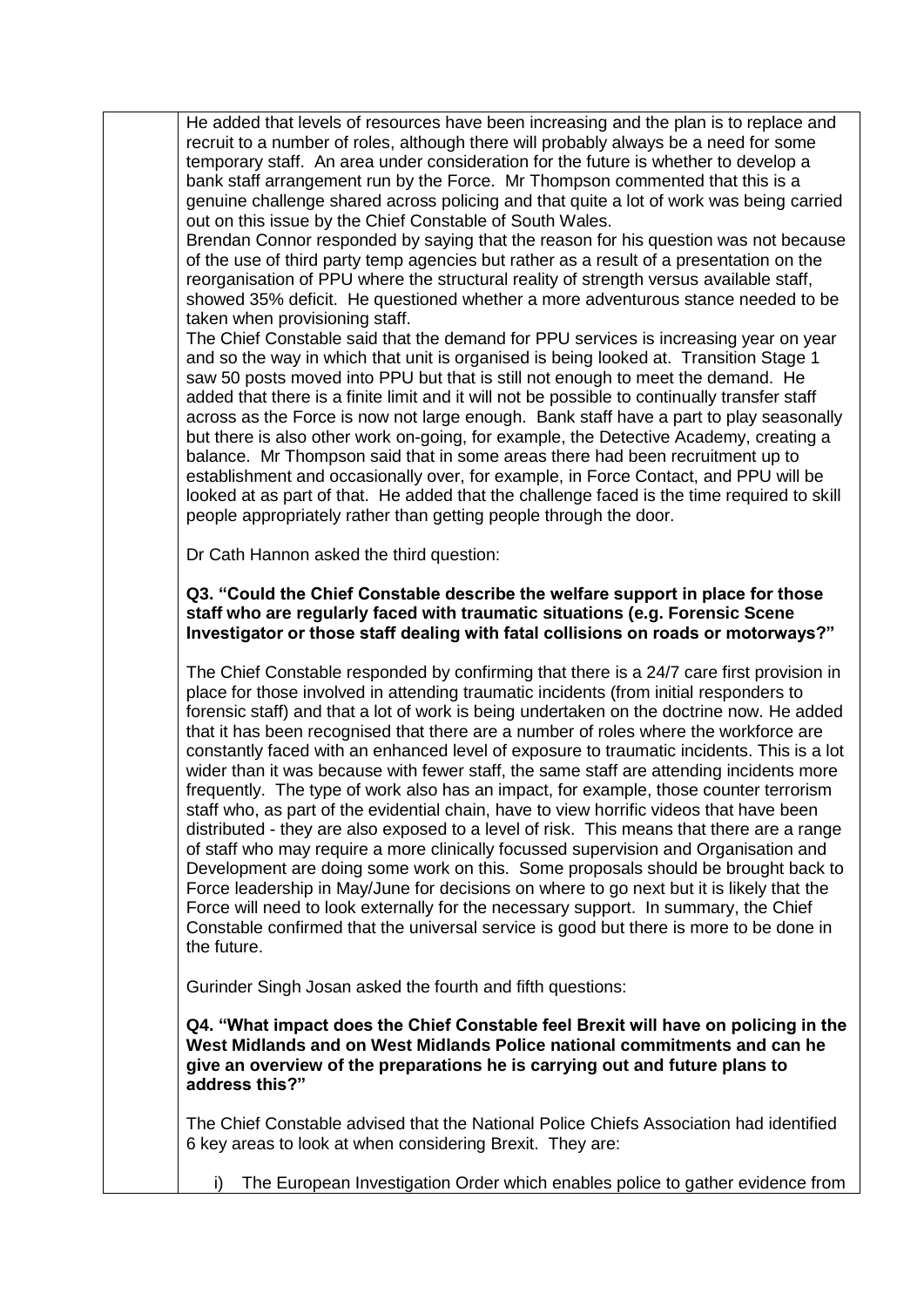|        | EU states.<br>The European Arrest Warrant which is used to extradite individuals between EU<br>ii)<br>states.<br>iii) The work of Joint Investigation teams which allows states to work together.<br>iv) The Schengen Information System which allows for real time circulation of<br>information across EU states.<br>v) ICRIS which allows checks to be made by EU partners on criminal convictions<br>overseas.<br>vi) Europol works around serious and organised crime affecting 2 or more member<br>states.<br>Mr Thompson advised that there is very little preparation that WMP can do<br>independently as the issues mentioned are the focus of current political process. He<br>added that there is a national police chief lead on this and WMP will work alongside to<br>support as and when appropriate. In respect of an impact on resources in the future, he<br>said that the terms of UK exit are not yet known so he could not comment further until<br>all details are known.                                                                                                                                                       |
|--------|-------------------------------------------------------------------------------------------------------------------------------------------------------------------------------------------------------------------------------------------------------------------------------------------------------------------------------------------------------------------------------------------------------------------------------------------------------------------------------------------------------------------------------------------------------------------------------------------------------------------------------------------------------------------------------------------------------------------------------------------------------------------------------------------------------------------------------------------------------------------------------------------------------------------------------------------------------------------------------------------------------------------------------------------------------------------------------------------------------------------------------------------------------|
|        | Q5. "Will the Chief Constable give an assessment of the impact alcohol<br>consumption by members of the public has had on policing in the West Midlands<br>and the associated financial cost over the last three years?"                                                                                                                                                                                                                                                                                                                                                                                                                                                                                                                                                                                                                                                                                                                                                                                                                                                                                                                              |
|        | The Chief Constable said that it is difficult to do that individually as an organisation<br>other than to say that alcohol does have a substantial impact. He quoted figures from<br>research carried out by the Institute of Alcohol Studies in 2015, which measured the<br>impact of alcohol on emergency services:                                                                                                                                                                                                                                                                                                                                                                                                                                                                                                                                                                                                                                                                                                                                                                                                                                 |
|        | 80% of weekend arrests were alcohol related<br>٠<br>50% of violent crime was committed under the influence of alcohol<br>$\bullet$<br>53% of police time is spent dealing with alcohol related incidents<br>$\bullet$<br>76% staff on duty dealt with drunken persons<br>$\bullet$<br>A conservative estimate for time and costs to the police criminal justice service<br>was £1.7b across the country.                                                                                                                                                                                                                                                                                                                                                                                                                                                                                                                                                                                                                                                                                                                                              |
|        | Mr Thompson added that there has been some changes since this research was<br>produced, for example, the mix in the night time economy of drink and drug usage,<br>however the statistics still provide a picture of the significant impact alcohol has on<br>policing issues.<br>Gurinder Singh Josan commented that profit was being made from the sale of alcohol<br>and asked if any work was being undertaken to identify where / how the Force might<br>recover some costs. The Chief Constable explained that there are some technical<br>areas around night time levies that can be operated. In addition, people often "pre-load"<br>before going out at night. This has an impact on licensed premises and on policing.<br>However, he pointed out that it is important to recognise that the night time economy is<br>part of a vibrant city centre and so the police try to manage activity accordingly. He<br>added that the recent Ipswich Town FC ruling puts quite big restrictions on what police<br>can charge for but the Force will continue to liaise with Planning Authorities to identify<br>opportunities to consider levies. |
| 038/18 | On a separate matter, the Commissioner asked the Chief Constable if he would provide<br>an update on ACC Marcus Beale. The Chief Constable advised that whilst he<br>recognised this is a matter of considerable public interest, he was restricted in what he<br>could say as the matter is ongoing and subject to law. He summarised that:<br>In February 2018 a special case hearing found the case for 'serious misconduct'                                                                                                                                                                                                                                                                                                                                                                                                                                                                                                                                                                                                                                                                                                                       |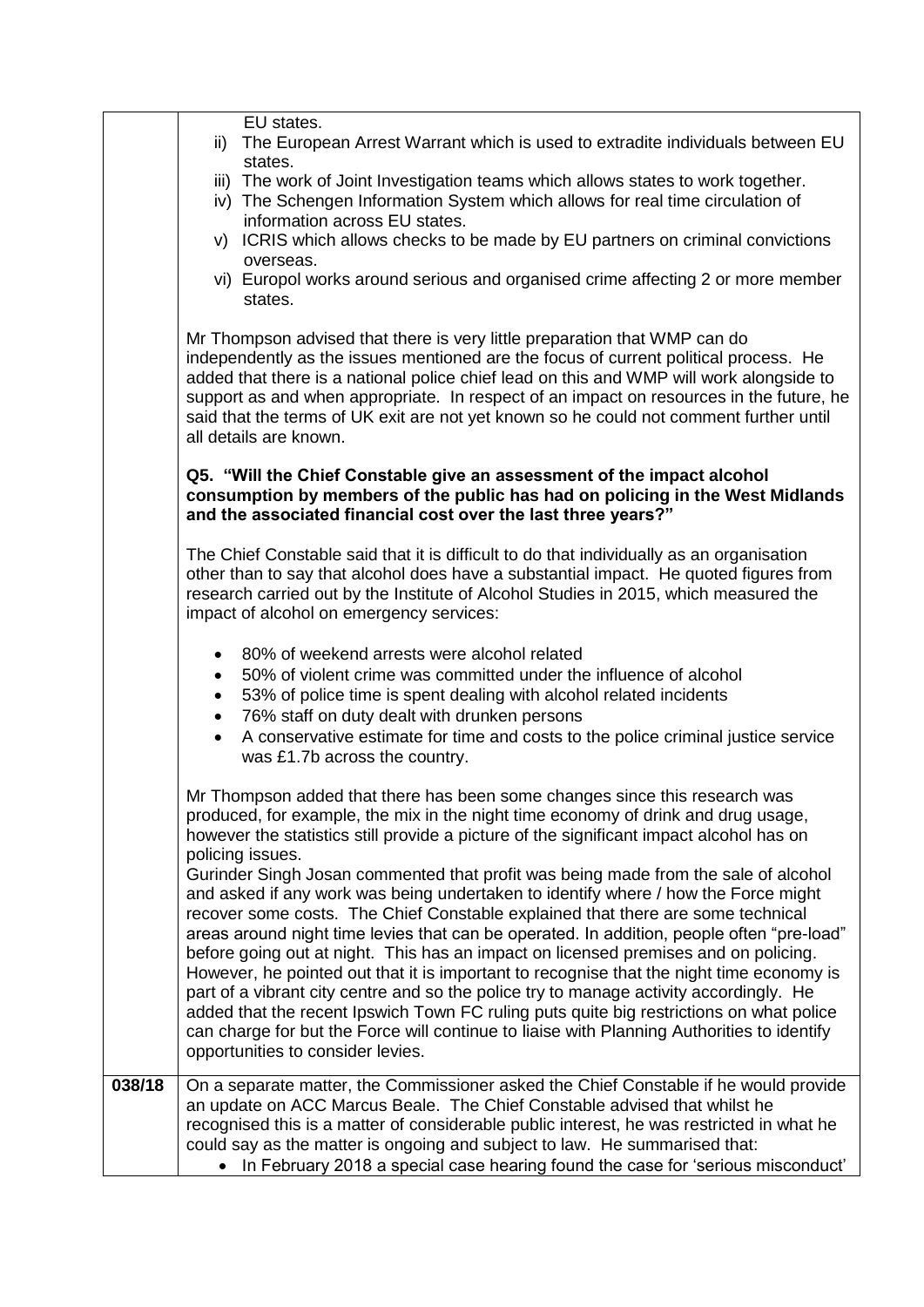|        | against ACC Marcus Beale to be proven.                                                                                                                                                                                                                                                                                                                                                                                                                                                                                                                                                                                        |
|--------|-------------------------------------------------------------------------------------------------------------------------------------------------------------------------------------------------------------------------------------------------------------------------------------------------------------------------------------------------------------------------------------------------------------------------------------------------------------------------------------------------------------------------------------------------------------------------------------------------------------------------------|
|        | The panel recorded their recommendation that the officer be dismissed from the                                                                                                                                                                                                                                                                                                                                                                                                                                                                                                                                                |
|        | Force.                                                                                                                                                                                                                                                                                                                                                                                                                                                                                                                                                                                                                        |
|        | • A judicial review has been brought against the Force and the Panel.                                                                                                                                                                                                                                                                                                                                                                                                                                                                                                                                                         |
|        | • A hearing date of 28 March was set to address the recommendation made by                                                                                                                                                                                                                                                                                                                                                                                                                                                                                                                                                    |
|        | the panel but this has cannot now go ahead until the outcome of the judicial                                                                                                                                                                                                                                                                                                                                                                                                                                                                                                                                                  |
|        | review proceedings are known.                                                                                                                                                                                                                                                                                                                                                                                                                                                                                                                                                                                                 |
|        | The Commissioner thanked the Chief Constable for the update and advised that there                                                                                                                                                                                                                                                                                                                                                                                                                                                                                                                                            |
|        | would now be a short comfort break (1113 hrs).                                                                                                                                                                                                                                                                                                                                                                                                                                                                                                                                                                                |
|        | The meeting reconvened at 1122 hrs and the Commissioner invited ACC Sarah Boycott<br>to present the next item.                                                                                                                                                                                                                                                                                                                                                                                                                                                                                                                |
| 039/18 | Item 8a (i) - Standing Up for Young People                                                                                                                                                                                                                                                                                                                                                                                                                                                                                                                                                                                    |
|        | ACC Boycott confirmed that this paper serves as an update on specific areas of policing<br>in relation to the WMP Children & Young People Strategy as part of Standing Up for<br>Young People. She assumed that the Board had read the report and so proceeded to<br>go through some highlights only including:                                                                                                                                                                                                                                                                                                               |
|        | The Children and Young People strategy covering those up to 24 years of age.<br>$\bullet$<br>CJS and Youth Justice work<br>$\bullet$                                                                                                                                                                                                                                                                                                                                                                                                                                                                                          |
|        | Custody provision - The challenge facing those young people detained in<br>$\bullet$                                                                                                                                                                                                                                                                                                                                                                                                                                                                                                                                          |
|        | custody as there are insufficient beds for them from local authority provision.                                                                                                                                                                                                                                                                                                                                                                                                                                                                                                                                               |
|        | A thematic review carried out last year of youth provision and youth services                                                                                                                                                                                                                                                                                                                                                                                                                                                                                                                                                 |
|        | alongside the Prince's Trust.                                                                                                                                                                                                                                                                                                                                                                                                                                                                                                                                                                                                 |
|        | Work with the Prince's Trust - Cohorts up by 50%, predominantly made up of<br>$\bullet$<br>ex-offenders. PCSOs will work with Prince's Trust and continue to deliver the<br>programme for the rest of the academic year.                                                                                                                                                                                                                                                                                                                                                                                                      |
|        | <b>Community Projects including Active Citizen Fund</b><br>$\bullet$                                                                                                                                                                                                                                                                                                                                                                                                                                                                                                                                                          |
|        | Youth engagement work – the survey carried out is being extended.<br>$\bullet$                                                                                                                                                                                                                                                                                                                                                                                                                                                                                                                                                |
|        | A youth community reference group is now in existence.<br>$\bullet$                                                                                                                                                                                                                                                                                                                                                                                                                                                                                                                                                           |
|        | The Force continues to engage digitally with young people including use of<br>social media.                                                                                                                                                                                                                                                                                                                                                                                                                                                                                                                                   |
|        | Voice of the Child – training is being rolled out to officers.<br>$\bullet$                                                                                                                                                                                                                                                                                                                                                                                                                                                                                                                                                   |
|        | Tackling guns and gangs – very much engaged with OPCC and others.                                                                                                                                                                                                                                                                                                                                                                                                                                                                                                                                                             |
|        | Examples are given in the report.                                                                                                                                                                                                                                                                                                                                                                                                                                                                                                                                                                                             |
|        | Ashley Bertie highlighted point 23 and asked for assurances that PCSOs undertaking<br>the Prince's Trust work will be allowed the development that will enable them to take on<br>that role and for any issues they have to be rectified so that they are better able to carry<br>out that role for young people. He also highlighted point 44 which states that under 18s<br>will not be able to make online crime reports. On this point he asked for assurance that<br>there are technical solutions in place to allow young people to report crime online.                                                                |
|        | ACC Boycott responded by explaining that the Prince's Trust operates with a mix of<br>police officers and PCSOs. The review looks at what skills are required and recognises<br>the value in the worth of PCSOs taking this work forward. They will work with YOM<br>[Youth Offender Management] teams to make sure young people can be identified to go<br>on the Prince's Trust courses in the future. She confirmed that PCSO will be able to<br>continue in this role if they choose to do so and a recruitment exercise will be<br>undertaken for any shortfall in numbers. They will be able to shadow those already in |
|        | the programme and there is a line to the college with opportunities through YOM to                                                                                                                                                                                                                                                                                                                                                                                                                                                                                                                                            |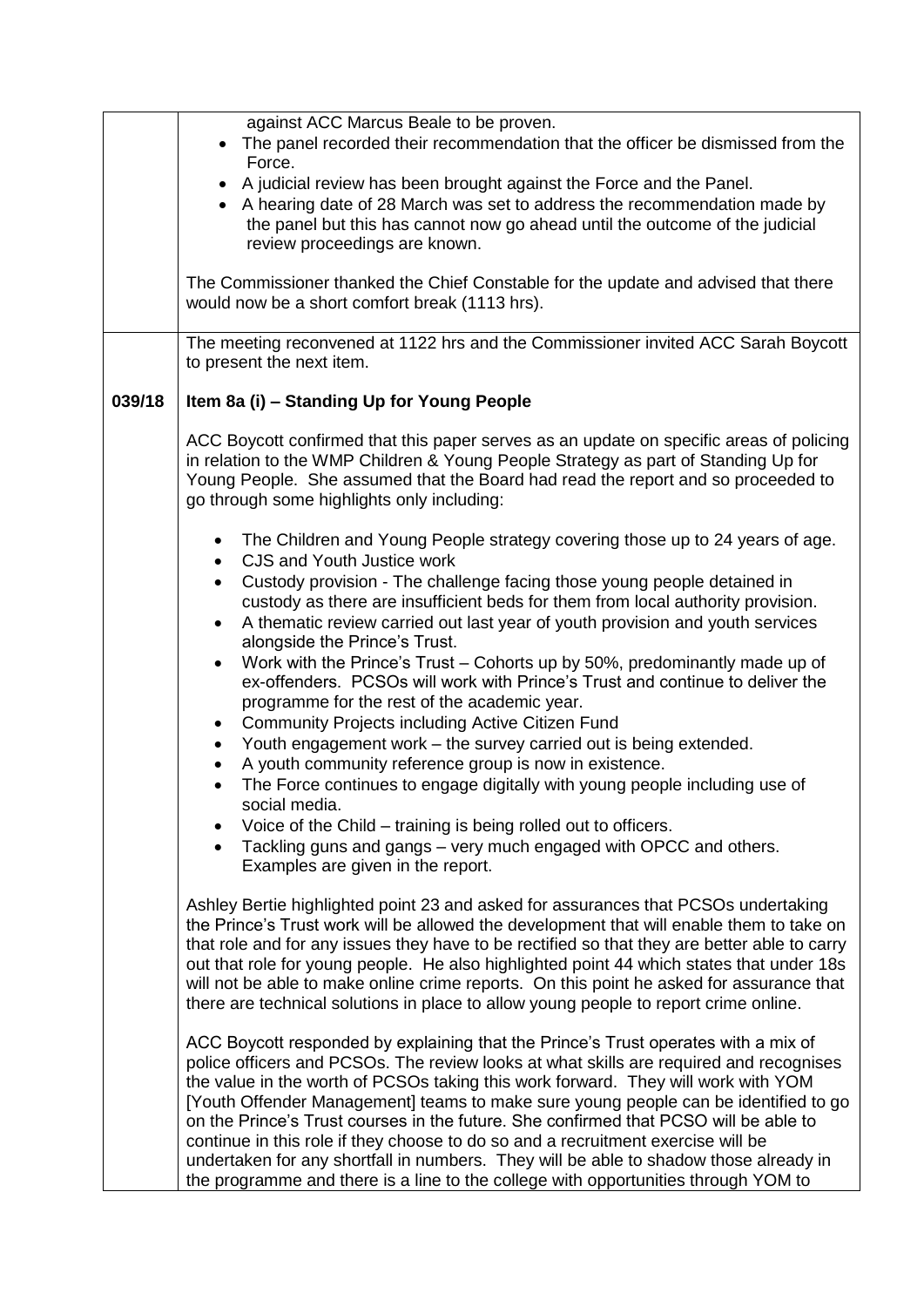understand the work with young people. On point 44, ACC Boycott confirmed that the crime reporting portal is currently aimed at over 16s but the team is looking at appropriate safeguarding measures to open this up to younger people. She added that the work on Fairer Policing will help to inform how the Force delivers its services better for young people.

Dr Kelly spoke about points 11 and 12 of the report, expressing her concern that the number of requests made for secure beds for children in custody could not be met by any provider and so they had to stay in police cells overnight. She said that she was aware of the work currently being carried out by the WMCA who are trying to identify a pattern of need for secure accommodation for children in the region. Dr Kelly asked if ACC Boycott was confident that in all the cases shown in the report, it was the right decision for these children to stay in custody or whether she thought there was more work to be done on the police side. ACC Boycott responded by saying that all custody staff are trained in line with the Taylor review recommendations and this includes reducing time children spend in custody. However, it is also a fact that some young people carry out very serious crime and have complex needs and so there are times when it is appropriate for their and for the public's protection, that they are remanded in custody.

Waheed Saleem asked (i) what happens to children under 10 years of age i.e. under the age of criminal responsibility, who commit serious crime; and what support, referrals, interventions are there in place; (ii) was the decision to dis-establish 6 youth offending manager roles the correct one to make; (iii) how do PPU respond to the needs of young people when they are part of a family where there is domestic violence? ACC Boycott responded as follows:

- i) For U10s the Force work closely with their families and the Youth Offending service or referrals to see what is available for them but this does depend on the individual case. There are various packages which makes it possible to highlight children who have had a number of adverse childhood experiences so that teams can work with partner agencies to look at how best to prevent an escalation in their behaviour.
- ii) The role of the youth offender manager was introduced in 2016 and has developed in different ways across the neighbourhoods. The review has provided an opportunity to make the role more efficient and it is felt that a reduction in staff will have little impact because of the way in which that role will be utilised in the future.
- iii) There are safeguarding teams within PPU and their role will be to focus not just on young people but also the wider family, working with social care and schools developing a safeguarding package.

Dr Hannon asked ACC Boycott to explain how the Prince's Trust further cohorts, of which 50% would be vulnerable people or victims crime (re para 24), would be identified. ACC Boycott advised that the Young Persons' Officer would be working with schools and will be able to make referrals in to that pathway, as will youth offending services and YOM. She added that at the moment the Prince's Trust sits outside that area of work. A discussion then followed regarding links to other organisations involved with victims of crime and external support mechanisms.

Ashley Bertie asked about community-based projects (ref para 28), stating that roughly 40% of Active Citizen Funding had been spent on diversionary activities, and asking if ACC Boycott was confident that it has played a part in reducing anti-social behaviour and crime involving young people. ACC Boycott confirmed that the Active Citizen Fund work is currently focussed on getting initiatives started but there is nothing in place at the moment to evaluate the academic success of the projects. The Commissioner thanked ACC Boycott for the report and commented that the

concerns of the Board centred around young people in custody. He felt it was totally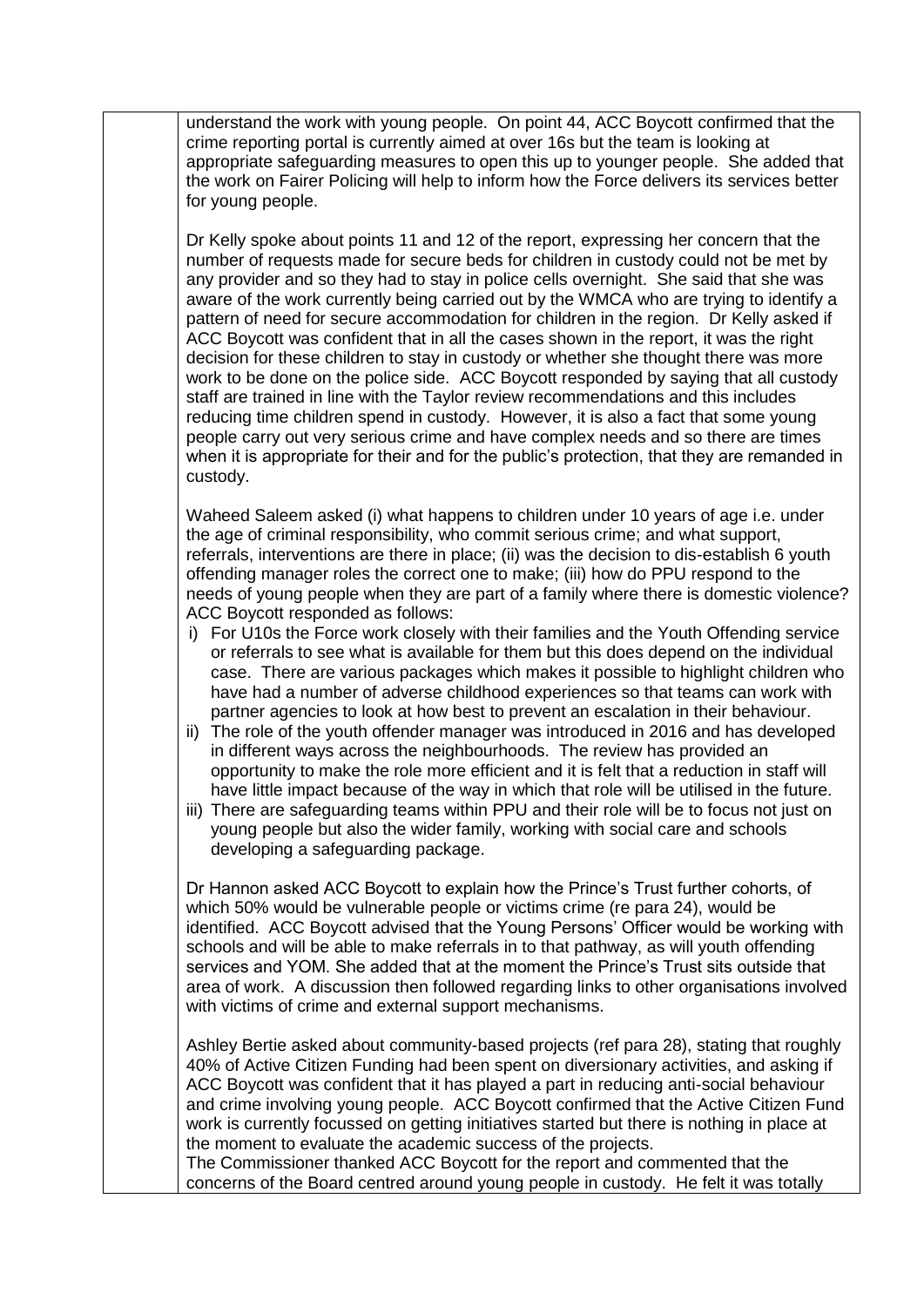|        | inappropriate that any child should be held in a police cell unnecessarily. Mr Jamieson     |
|--------|---------------------------------------------------------------------------------------------|
|        | went on to say that a burden has been placed on the police by other services who are        |
|        | not stepping up to the mark.                                                                |
| 040/18 | Item 8a (ii) - Standing Up for Young People                                                 |
|        |                                                                                             |
|        | This report was precised by Mary Jacobs with assistance from Youth Commissioners,           |
|        | Jack McTavish and Connor Fowler. The aim of the report was to feedback on the work          |
|        | of the youth commission throughout the year. The precis of this report included:            |
|        | The establishment of the Youth Commission in partnership with the Youth Service,            |
|        | Youth workers and 7 local authorities.                                                      |
|        | The election process of youth commissioners.<br>$\bullet$                                   |
|        | Terms of reference and the pattern for meetings.                                            |
|        | Activities undertaken by youth commissioners throughout the year.                           |
|        | Details of talks by subject experts given including hate crime, CSE, drug and alcohol       |
|        | misuse amongst young people, careers with WMP, FGM and Forced Marriage,                     |
|        | perceptions on migrants, cyber bullying, mental health, fire arms & knife crime, the        |
|        | effects of peer pressure and gang culture and suicide awareness.                            |
|        |                                                                                             |
|        | Mary Jacobs advised that Connor and Jack had both had invaluable work placements            |
|        | with the Force and the OPCC and Connor had been part of an Active Citizen Fund              |
|        | scrutiny panel. She added that she encouraged WMP to use the Youth Commissioners            |
|        | as part of any service development which impacts directly on youth people. A good           |
|        | example of how this would work was highlighted as Mary Jacobs explained the                 |
|        | Commissioner had tasked the Youth Commissioners with carrying out a piece of                |
|        | research as part of the review of the Victims' Strategy. They had to find out what          |
|        | support services were available from a young person's perspective.                          |
|        | Jack McTavish and Connor Fowler then introduced themselves and took turns in                |
|        | reporting back their findings on the research set by the Commissioner. This involved        |
|        | contact with many organisations including CRASAC, Relate, Compass, Advocacy                 |
|        | Matters, YMCA, Urban Devotion and many more. Some organisation who did not                  |
|        | respond included Victims Support Birmingham, Coventry Haven, Victims Support                |
|        | Coventry, CAB Birmingham and True Vision. They detailed what services were                  |
|        | available and agreed the following measures need to be in place to effect                   |
|        | improvements:                                                                               |
|        | Strengthen information to schools                                                           |
|        | Information available on websites sounds very positive but in reality half the sites        |
|        | do not actually work properly, so this needs to be rectified.                               |
|        | It is hard to find details of Victim Support Services                                       |
|        | Live webchats are seen as a good way for victims to communicate<br>$\overline{\phantom{a}}$ |
|        | Victim Support services need to reduce the amount of jargon                                 |
|        | There is a need to place information in football clubs, school toilets, doctors'            |
|        | surgeries, school newsletters and target bus routes used by secondary schools.              |
|        | There is a need to publish material in different languages.                                 |
|        |                                                                                             |
|        | The Commissioner thanked the Youth Commissioners for their research which he found          |
|        | to be insightful. Ashley Bertie also wanted to place on record his thanks for the work of   |
|        | the Youth Commissioners as a whole as he felt they provided a real positive                 |
|        | contribution on decisions made by the Commissioner and the Force.                           |
| 041/18 | Item 8b - Standing Up for Young People through WMP workforce                                |
|        | Ali Layne Smith advised that she was asking Assistant Director Chris Thurley to present     |
|        | this report as he has portfolio responsibility for this area of work within the Force.      |
|        | Mr Thurley commented that he would give highlights only as he assumed everyone              |
|        | would have read the report. To give some context, he went on to say that delivery is in     |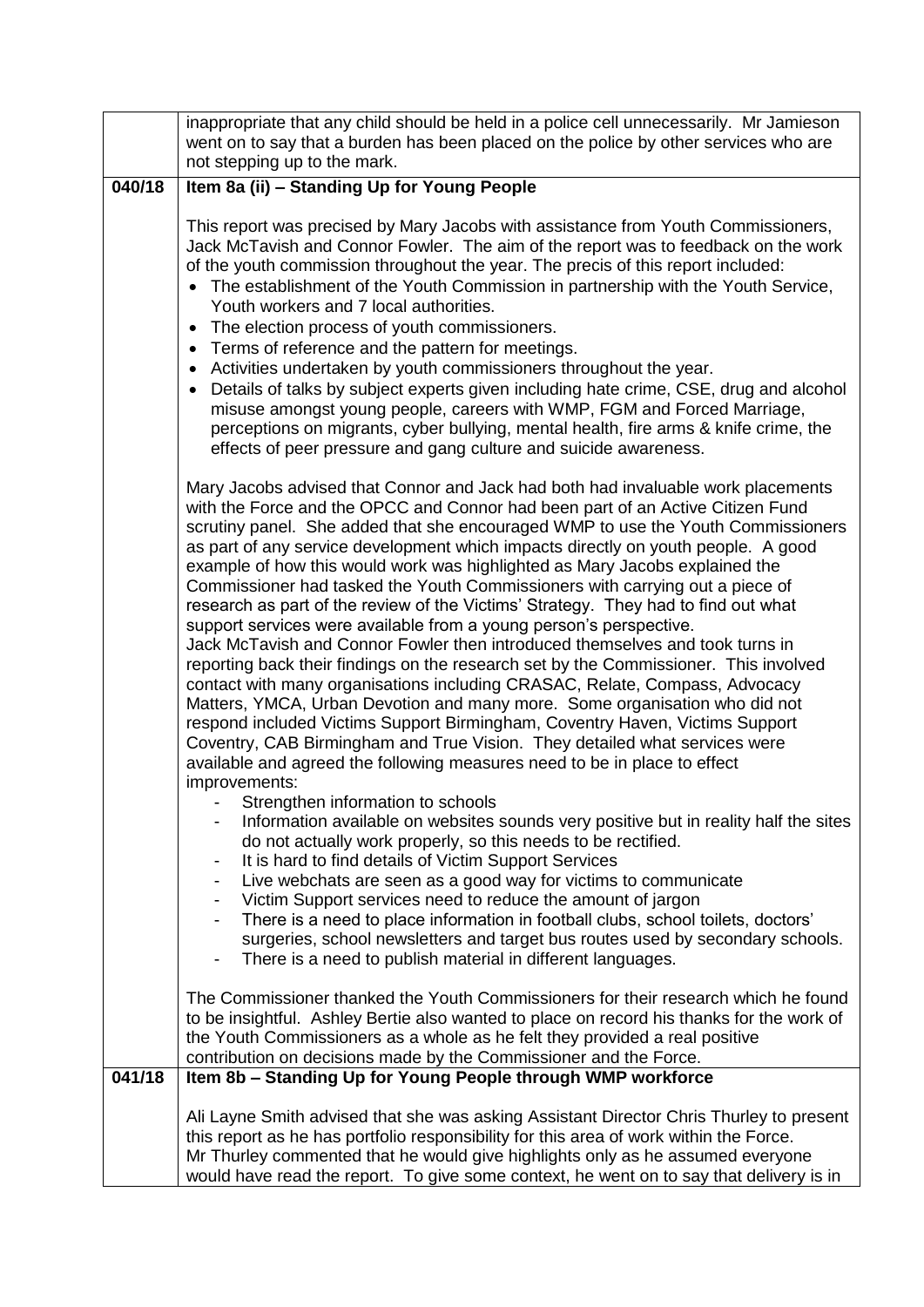parallel with operational and financial challenges around resources. He said that some of the positive highlights included the Cadet Scheme, Police Now and Blue Line Specials. Mr Thurley continued by saying the paper also talks about the apprentice levy and the police education qualification framework.

The Commissioner asked how much of that levy has not been drawn down and other than PCSOs, how many apprentices are there within the Force? Neil Chamberlain confirmed that the amount put into the levy is £2.4m and there are only 7 apprentices across the Force to draw down against, so only a small amount. The Chief Constable went into more detail explaining the constraints in place around police apprentices and it is this rather than a lack of desire to get the money back which is the problem. The Commissioner then asked how many student work placements the Force had taken on bearing in mind that they are an organisation of nearly 10,000 people. Ali Layne Smith stated that there had been 8 student placements so far. The Commissioner commented that he found that figure deeply disappointing especially in the light that his office of 35 staff had taken at least double that amount of students in the same period. He also said that he understood the restrictions surrounding apprentices but that he found that figure deeply disappointing too and would be looking for a better performance on this. He stated that this is an area of social responsibility and the figures are an embarrassment. The Chief Constable recognised that there is a need to do more this year.

There followed a discussion around the impact of the introduction of the police education qualification framework, especially considering recruitment engagement and diversity. Ali Layne Smith outlined the 3 routes into the Force for police constables. This includes (i) those who already have a police-accredited degree; (ii) those who have a non-related degree, where accreditation can be taken to then build on to give them full accreditation for a policing degree; and (iii) that which is linked to the apprentice levy where a police constable degree apprenticeship is provided. The Chief Constable confirmed that some of the entry routes do cause him concern but said other professions have been through such issues and he felt that there are some good opportunities with the new CEO of the College of Policing, Mike Cunningham, as he has a desire to look carefully to make sure this works well. Waheed Saleem asked if WMP could deviate from the framework but Chris Thurley advised that this is a nationally implemented framework for police recruitment and no one Force can deviate.

Ashley Bertie commented that on page 5 it states that shift patterns limit availability of cadet leaders at the same time each week. He wondered whether thought had been given to using external cadet leaders. Chris Thurley confirmed that it had been and that an advert should be live on Friday.

**Dr Hannon asked for details of the 23 projects undertaken by those graduates included in the national police scheme. Page 4 of the report talks about 13 graduates who have spent 2 years making a real difference in neighbourhood teams. ACC Boycott provided a brief overview of the type of projects undertaken and how the outcomes are shared. She confirmed that she would get a list of these projects forwarded to Dr Hannon if she would find this helpful. Dr Hannon responded by saying that this would be helpful as there may be recommendations from the outcomes to take forward by the Commissioner.**

The Commissioner asked for assurance that the Force will provide a dedicated officer who can handle the needs of the existing cadets and the expected growth in numbers. Chris Thurley confirmed that proposals had been put forward and the Force Executive had signed off for a team of 4 to take up the work to manage, develop and integrate the volunteer workforce of which cadets are a part.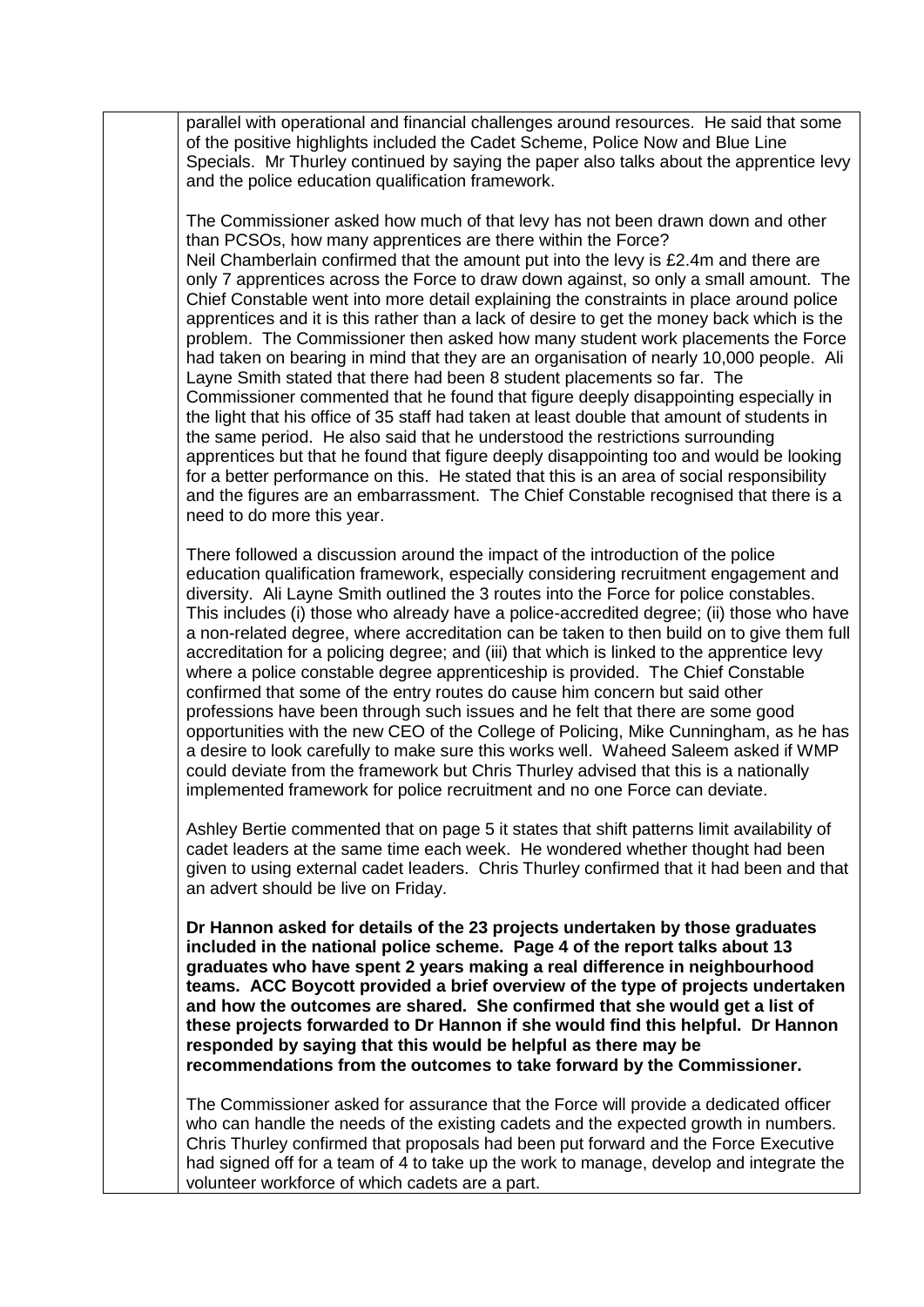| 042/18 | <b>Item 8c - Building Blocks</b>                                                                                                                                                                                                                                                                                                                                                                                                                                                                                                                                                                                                                                                                                                                                                                                                                                                                                                                                                                                                                                                                                                                                                                                                                                                                                                                                                                                                                                                                                                                                                                                                                                                                                                                                                                                                                                                                                                                                                                                                                                                                                                                                                                                                                                                                                                                                                                                                                                                                                                                                        |
|--------|-------------------------------------------------------------------------------------------------------------------------------------------------------------------------------------------------------------------------------------------------------------------------------------------------------------------------------------------------------------------------------------------------------------------------------------------------------------------------------------------------------------------------------------------------------------------------------------------------------------------------------------------------------------------------------------------------------------------------------------------------------------------------------------------------------------------------------------------------------------------------------------------------------------------------------------------------------------------------------------------------------------------------------------------------------------------------------------------------------------------------------------------------------------------------------------------------------------------------------------------------------------------------------------------------------------------------------------------------------------------------------------------------------------------------------------------------------------------------------------------------------------------------------------------------------------------------------------------------------------------------------------------------------------------------------------------------------------------------------------------------------------------------------------------------------------------------------------------------------------------------------------------------------------------------------------------------------------------------------------------------------------------------------------------------------------------------------------------------------------------------------------------------------------------------------------------------------------------------------------------------------------------------------------------------------------------------------------------------------------------------------------------------------------------------------------------------------------------------------------------------------------------------------------------------------------------------|
|        | Mark Kenyon introduced this report which provides a brief update on where Building<br>Blocks is in its development. He started by offering apologies on behalf of Emma Kelly,<br>Independent Chair of Building Blocks, who was unwell.<br>Mr Kenyon explained that Building Blocks started in 1999 with the aim of providing<br>diversionary grants to young people across the West Midlands to give them the best<br>start in life. It is an independent charity which is separate from both the OPCC and<br>WMP. It mainly relies on small donations and limited income from mobile phone<br>recycling. He went on to say that the charity has been dormant for a few years but, as<br>part of the 2016 Police and Crime Plan, the Commissioner had said it should be<br>revitalised. In 2017 recruitment of trustees took place and the work of the charity is only<br>now starting up again. The charity's bank balance currently stands at approximately<br>£150k and the trustees have recognised that that money will not last for ever. Mr<br>Kenyon confirmed that the report sets out the objectives of the charity and its operating<br>model; it looks at the potential for attracting external funding and also at sustainability.<br>Meanwhile, use is being made of the money available and some has been used for the<br>Cadets and other schemes/projects that the PCC's office and the Force has<br>successfully supported in the past, for example, Active Citizen Fund projects that look<br>like they fit the aims of Building Blocks. He finished by saying that those organisations<br>would be prioritised over the coming months. The Commissioner thanked Mr Kenyon<br>and the Trustees of the charity for the work they are undertaking.                                                                                                                                                                                                                                                                                                                                                                                                                                                                                                                                                                                                                                                                                                                                                                                                     |
| 043/18 | Item 9a - Finance: Fees and Charges 2018/19                                                                                                                                                                                                                                                                                                                                                                                                                                                                                                                                                                                                                                                                                                                                                                                                                                                                                                                                                                                                                                                                                                                                                                                                                                                                                                                                                                                                                                                                                                                                                                                                                                                                                                                                                                                                                                                                                                                                                                                                                                                                                                                                                                                                                                                                                                                                                                                                                                                                                                                             |
|        | This is a joint report between Mark Kenyon of the OPCC and Neil Chamberlain of WMP.<br>Mark Kenyon set the context of the paper stating that every year a Fees & Charges<br>booklet is produced which the Commissioner has to sign off as a 'decision'. This is<br>used by the Force in terms of rates they charge individuals and organisations for<br>services delivered. He went on to describe how the booklet, which is based on<br>guidance from the National Police Chiefs' Council, is split into 3 main areas. Sections<br>1-7 covers common items and sets out minimum levels; section 8 contains the areas<br>which are statutorily set predominantly by the Home Office; and sections 9 & 10<br>concern charging for special police services. Mr Kenyon described issues which were<br>important in relation to the proposed charges for 2018/19. One of these was charges<br>applied to football clubs. It was discovered that WMP had been undercharging football<br>clubs for policing matches compared to other Forces, particularly over Bank Holidays.<br>The new charges will bring WMP into line with the national guidance and engagement is<br>currently taking place with local clubs. Another issue is the legal case brought by<br>Ipswich Town FC against Suffolk police. Historically Suffolk Police has charged Ipswich<br>Town FC for policing roads outside the footprint of the club but the Court ruled against<br>the Force and the Supreme Court said there was no basis for an appeal. Mr Kenyon<br>advised that this ruling will have financial implications for all Forces including WMP.<br>Other issues drawn out from the report included the NPCC guidelines on what police<br>forces should charge for full economic cost and the potential to reduce charges<br>dependent on the type of event and whether or not there was charitable / community<br>benefit. Mark Kenyon confirmed that a joint working group (OPCC & WMP) had been<br>set up to identify a methodology to put a more systematic basis in place in order to<br>reach a clear understanding of why things are being charged at certain rates. The final<br>issue highlighted was that of charges for the provision of shotguns and firearm<br>certificates. Mr Kenyon reported that the Force is making a loss of £37 per licence<br>which is a significant loss at a local and national level. He confirmed that this matter<br>was being taken up with the Govt and through Thames Valley police who lead on the<br>publication of the national guidance. |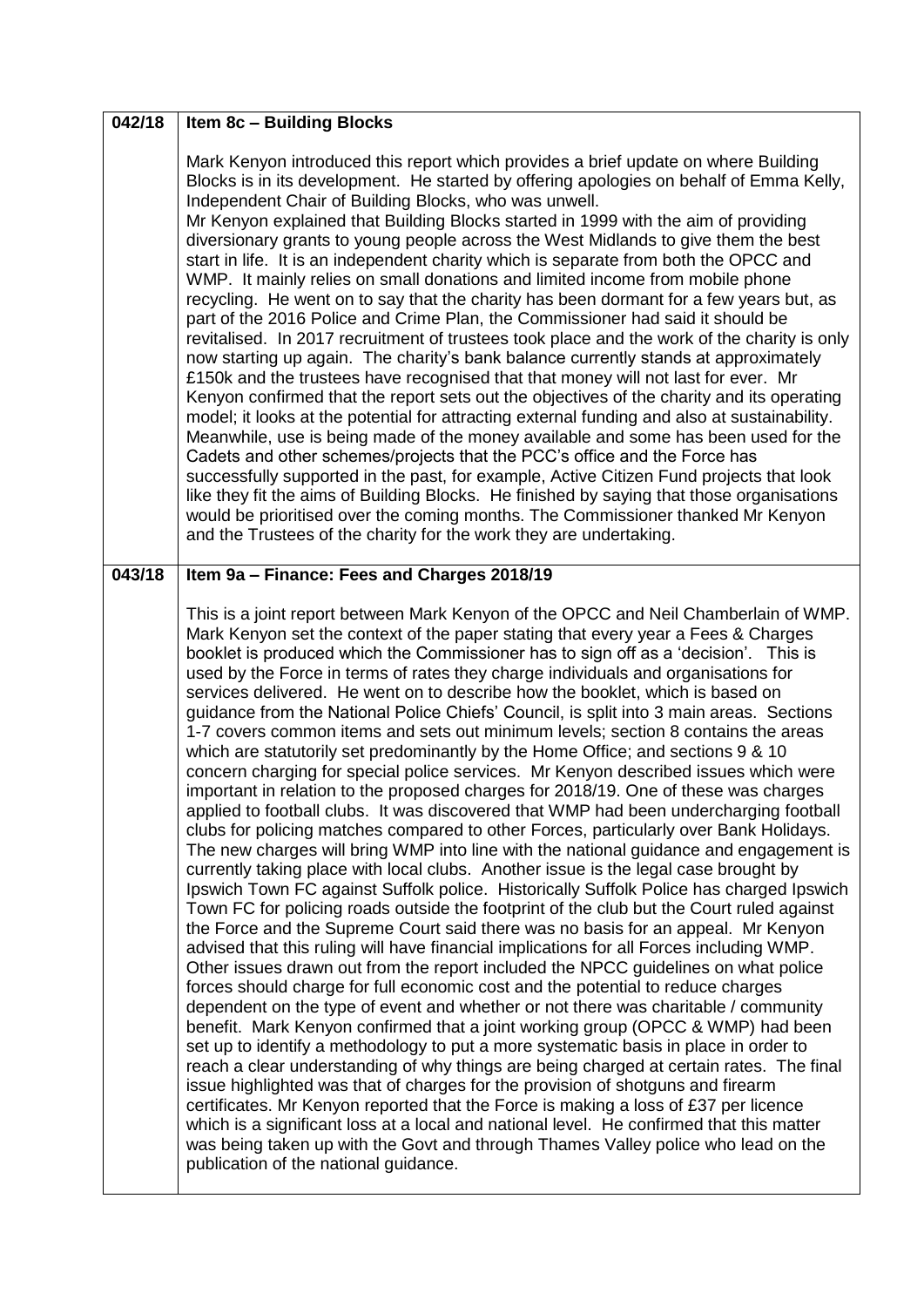|        | The Commissioner commented that the loss on firearms licences could be as much as<br>£100k per annum and the Home Office which has set the charge has said that this<br>cannot be increased. The Commissioner advised that he had written to the Home<br>Secretary and made it clear that this is totally unacceptable. The figure equates to the<br>cost of 2 policers officers to subsidise gun owners and that is simply not right.                                                                                                                                                                                                                                                                                                                                                                                                                                                                                                                                                                                                                                                                                                                                                                                                                                                                                                                                                                                                                                                        |
|--------|-----------------------------------------------------------------------------------------------------------------------------------------------------------------------------------------------------------------------------------------------------------------------------------------------------------------------------------------------------------------------------------------------------------------------------------------------------------------------------------------------------------------------------------------------------------------------------------------------------------------------------------------------------------------------------------------------------------------------------------------------------------------------------------------------------------------------------------------------------------------------------------------------------------------------------------------------------------------------------------------------------------------------------------------------------------------------------------------------------------------------------------------------------------------------------------------------------------------------------------------------------------------------------------------------------------------------------------------------------------------------------------------------------------------------------------------------------------------------------------------------|
|        | Gurinder Singh Josan raised the question of the cost for policing demonstrations where<br>the community value is negligible or negative and where there is a detrimental impact<br>on the community. The Chief Constable responded to this point advising that this is not<br>something covered in Fees & Charges but rather it is the cost of democracy.                                                                                                                                                                                                                                                                                                                                                                                                                                                                                                                                                                                                                                                                                                                                                                                                                                                                                                                                                                                                                                                                                                                                     |
|        | Brendan Connor agreed that the situation with regard to firearms' certificates was<br>entirely unacceptable and declared an interest as a shotgun owner himself. He offered<br>to share correspondence in his possession which demonstrated the extent of the<br>undercharging. He also raised a query around the charging rates for PCSO's which will<br>be followed up by Mr Kenyon.                                                                                                                                                                                                                                                                                                                                                                                                                                                                                                                                                                                                                                                                                                                                                                                                                                                                                                                                                                                                                                                                                                        |
|        | Finally, in response to comments from Gurinder Singh Josan regarding his earlier points<br>and public perceptions, Neil Chamberlain confirmed that his team was working with the<br>Events' team and T/ACC Bell towards a methodology to inform a report which would be<br>brought to the board in June.                                                                                                                                                                                                                                                                                                                                                                                                                                                                                                                                                                                                                                                                                                                                                                                                                                                                                                                                                                                                                                                                                                                                                                                      |
| 044/18 | Item 9b - Strategic Policing and Crime Board work plan                                                                                                                                                                                                                                                                                                                                                                                                                                                                                                                                                                                                                                                                                                                                                                                                                                                                                                                                                                                                                                                                                                                                                                                                                                                                                                                                                                                                                                        |
|        | This work plan has already been circulated and there were no questions raised.                                                                                                                                                                                                                                                                                                                                                                                                                                                                                                                                                                                                                                                                                                                                                                                                                                                                                                                                                                                                                                                                                                                                                                                                                                                                                                                                                                                                                |
| 045/18 | Item 9c - Chief Constable Update                                                                                                                                                                                                                                                                                                                                                                                                                                                                                                                                                                                                                                                                                                                                                                                                                                                                                                                                                                                                                                                                                                                                                                                                                                                                                                                                                                                                                                                              |
|        | The Chief Constable confirmed that he had nothing to cover in the private part of the<br>meeting. He went on to say that he wanted to touch briefly on 3 issues in the public<br>part.<br>The first matter was confirmation that this week would see the Force launching the<br>national policing CT Awareness campaign with a fair amount of media around it. The<br>Chief Constable confirmed that 1 in 5 calls made to the anti-terrorism line provides<br>useful information to the police. He explained that this campaign is being run by the<br>National Anti-Terrorism Police, re-emphasising what is being asked of the public - what<br>to look for, how to report and the key role the public play in defeating terrorism.<br>Mr Thompson stated that the campaigns have been very good and are stimulating a lot<br>of public interest.<br>The second and third matters are items which were covered by the media at the<br>weekend and concern visible policing, a matter often discussed by the Board. The<br>Chief Constable said that there are some sensitive areas of policing that are less visible<br>but the Force did put out quite a bit of information about the online activity being carried<br>out around people who seek to abuse children; in particular the 85 people who have<br>been arrested this year with a 100% conviction rate. They were engaged in identifying<br>or soliciting children for sexual purposes. Mr Thompson commented that he thought it |